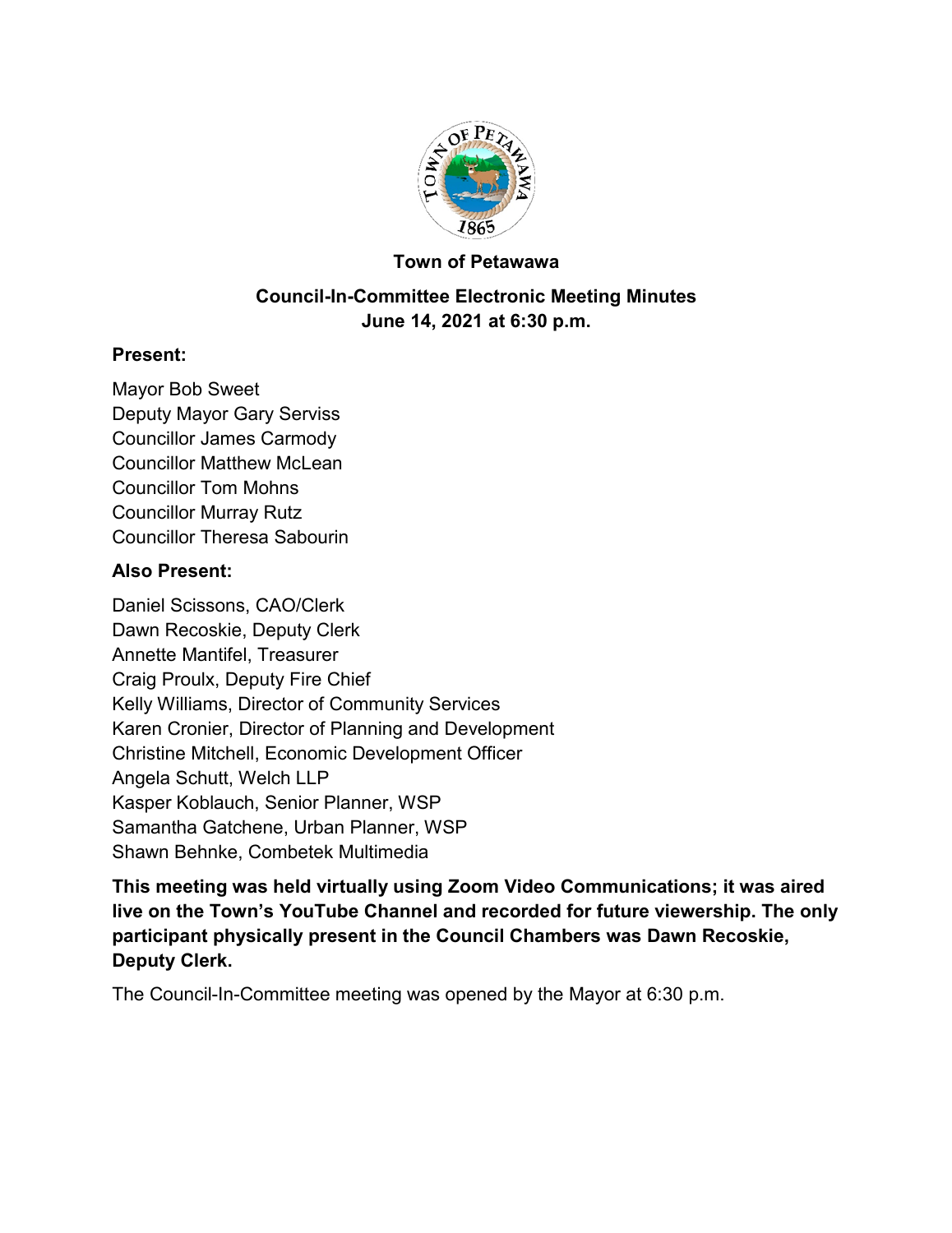### **Disclosure of Pecuniary Interest**

There were no disclosures of pecuniary interest.

#### **Presentations**

1. 2020 Audited Financial Statements – Angela Schutt, Welch LLP

Angela Schutt presented the 2020 audited financial statements for the Town of Petawawa.

#### **Moved by Murray Rutz Seconded by James Carmody**

That the Consolidated Financial Statements for 2020 be accepted by Council. **Carried**

2. Community Improvement Plan Draft Background Study – Kasper Koblauch, **Senior Planner, WSP** 

Kasper Koblauch and Samantha Gatchene of WSP presented the Town's Community Improvement Plan Draft Background Study. Mr. Koblauch explained a community improvement plan is a planning and economic development tool under the *Municipal Act* and *Planning Act*, which establishes a framework to achieve a wide variety of goals tailored to the community and includes financial incentives through grants and/or loans. Ms. Gatchene highlighted the community engagement process with residents and the local business community.

Mayor Sweet, on behalf of Council, thanked Mr. Koblauch and Ms. Gatchene for their thorough presentation. A final community improvement plan report will come forward at a future meeting for Council's consideration.

#### **Fire Department**

1. Activity Report – May 2021

Deputy Fire Chief Craig Proulx provided an overview of the report. Deputy Chief Proulx reported two fire alarms, one smell of gas, one brush fire, one trash bin fire, two grass fires, and four open air burning calls for the month of May.

## **Moved by Theresa Sabourin Seconded by Gary Serviss**

That the Fire Department activity report for May be accepted as information. **Carried**

2. Fire Protection Budget Report

Received for information.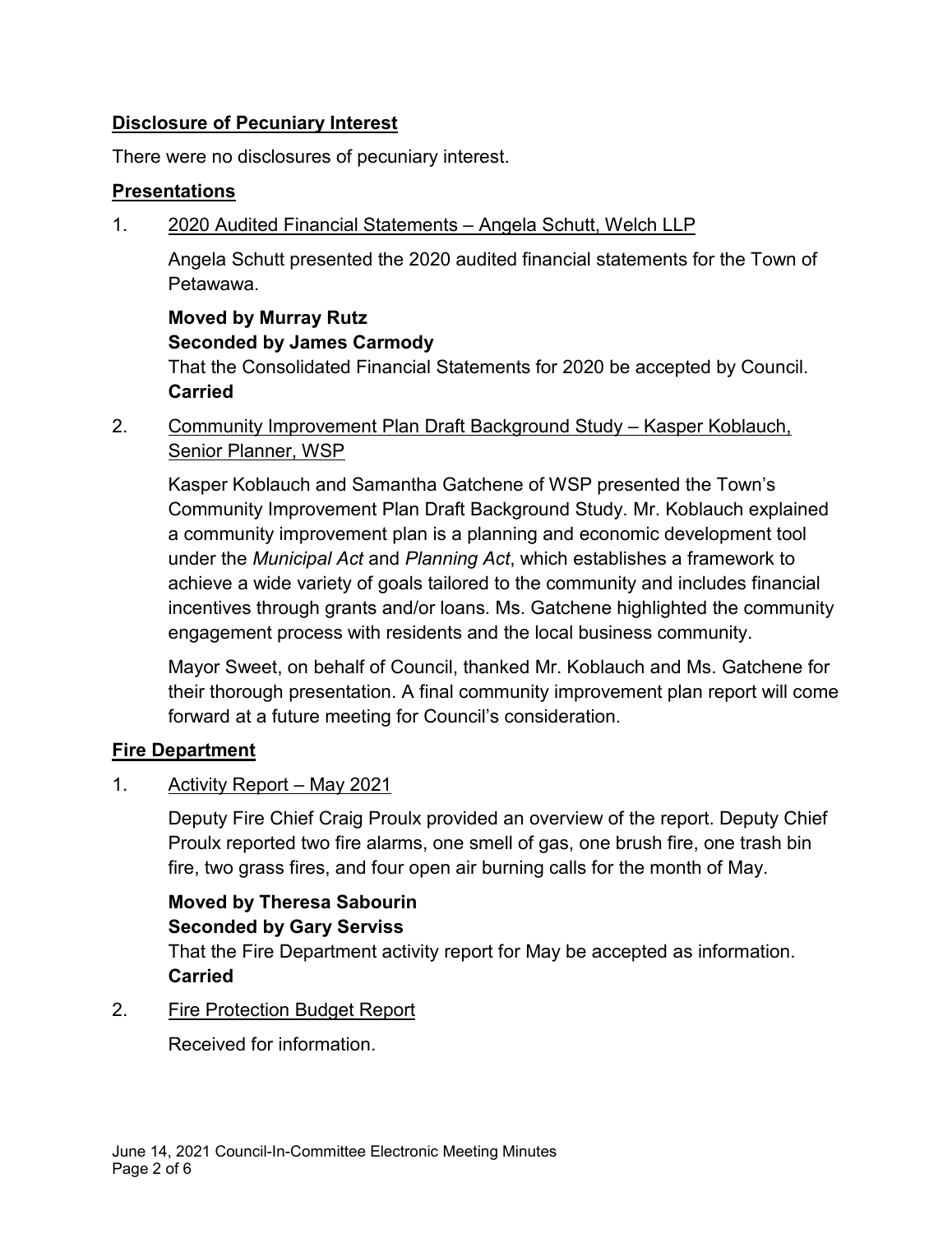#### **Community Services**

### 1. Activity Report – May 2021

Kelly Williams, Director of Community Services, provided an overview of the monthly report. Mr. Williams reported on the various services, programs and rental activities realized over the month. Mr. Williams reported the arena floor replacement project is ongoing, with the insulation installation completed recently, and the renovation of the Civic Centre Hall washrooms is 95% complete; the skate park pilot project is now open to the public and the bike park has also reopened. Mr. Williams reported Civic Centre Days and Canada Day celebrations have been cancelled due to provincial restrictions respecting COVID-19; residents are invited to participate in the Canada Day Celebration prize pack giveaway (BBQ and accessories) instead, entries must be received by June 28, 2021.

## **Moved by Murray Rutz Seconded by James Carmody**

That the Community Services monthly report for May be accepted as information. **Carried**

#### 2.  $CS-05-2021$  – Town of Petawawa 25<sup>th</sup> Anniversary Celebration Event

Kelly Williams provided an overview of the report. Mr. Williams explained July 1, 2022 will mark the 25<sup>th</sup> or silver anniversary of the amalgamated Town of Petawawa. In order to celebrate this important milestone and recognize the achievements of the Town during its first 25 years, an ad-hoc committee comprised of staff and Council members was convened in early 2021 to look at possibilities in terms of a celebratory event and a legacy project. The ad-hoc committee has proposed for Council's consideration a four-day celebration event in 2022 from June  $30^{\text{th}}$  to July  $3^{\text{rd}}$ .

The ad-hoc committee has also proposed a legacy project, benefiting the community, in the form of the design and construction of a Comfort Station along the Algonquin Trail. The proposed Comfort Station would provide needed services including washroom facilities, tourism promotion, customer service, warming lounge, gazebo for promotion and events, professional landscaping, and a destination for trail tourism and Petawawa residents. The proposed design of the Comfort Station would blend Petawawa's rich rail history with modern designs to complement the recreational aspects of the Algonquin Trail.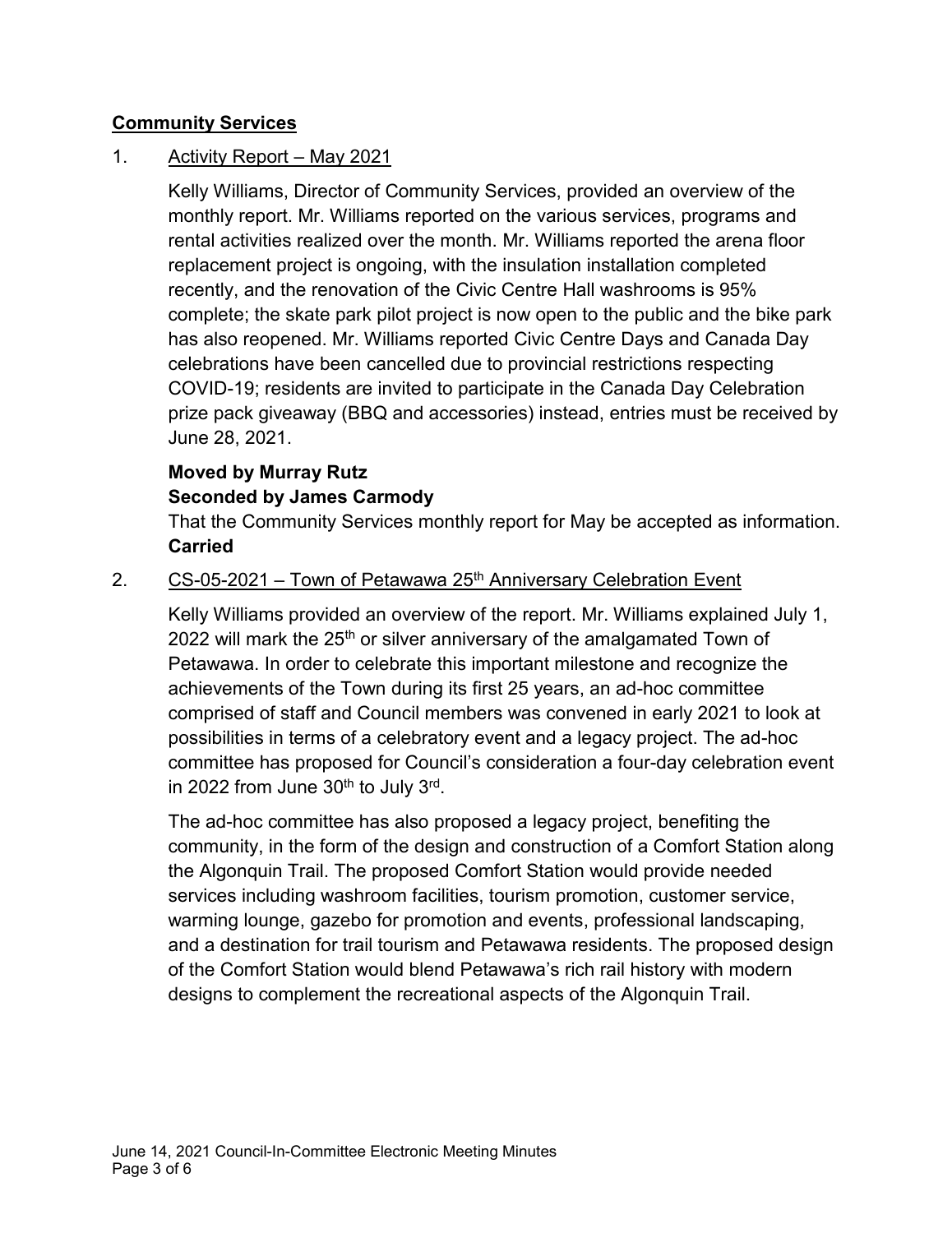## **Moved by Theresa Sabourin Seconded by Gary Serviss**

That Council endorses the creation and hosting of a Town of Petawawa 25<sup>th</sup> Silver Anniversary Celebration event in 2022 and directs the ad-hoc committee and staff to continue with event planning as outlined in Report CS-05-2021. **Carried**

### **Moved by James Carmody Seconded by Murray Rutz**

That Council approves, in principle, the design and construction of a Comfort Station along the Algonquin Trail as a Legacy Project in conjunction with the celebration of the Town of Petawawa's 25<sup>th</sup> Silver Anniversary.

## **Carried**

3. Community Services Budget Report

Received for information.

## **Finance and Management**

1. Accounts Payable – May 2021

Annette Mantifel, Treasurer, presented the report.

#### **Moved by James Carmody Seconded by Gary Serviss**

That the general cheque #'s 34529 to 34675 in the amount of \$1,721,158.20 be passed by Council and paid by the Treasurer. **Carried**

2. ADMIN-11-2021 – Animal Control/By-law Enforcement Activity Report-May 2021

Dawn Recoskie, Deputy Clerk, provided an overview of the monthly report.

# **Moved by Theresa Sabourin Seconded by Murray Rutz**

That the Animal Control/By-law Enforcement monthly report for May be accepted as information.

## **Carried**

3. ADMIN-12-2021 – Taxi Licence Applications 2021

Dawn Recoskie presented the report. There was one taxi driver licence application for the month of May.

# **Moved by Matthew McLean Seconded by Gary Serviss**

That Council approves the taxi licence application in accordance with the current taxi by-law.

## **Carried**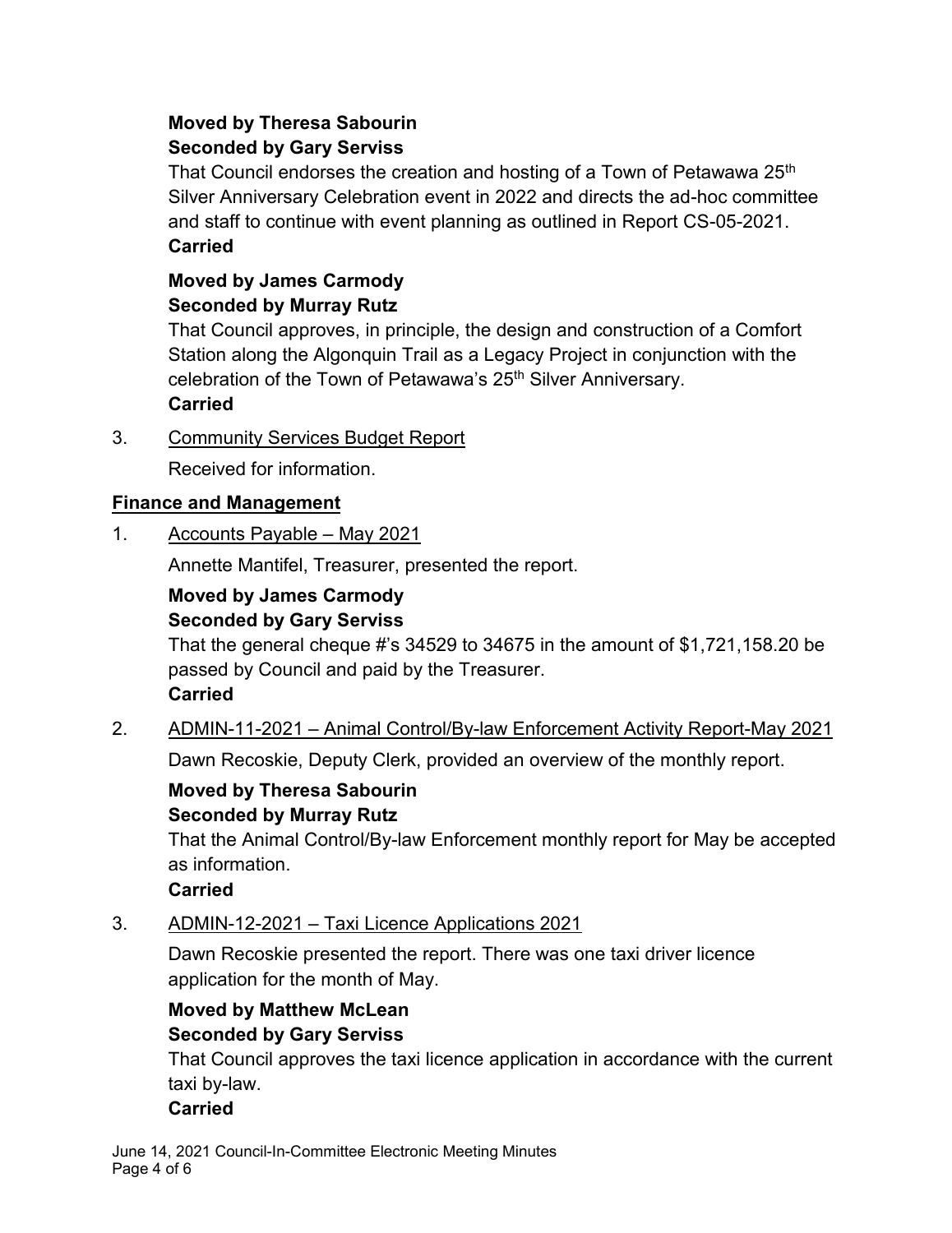4. Budget Reports (Administration, Animal Control/By-law Enforcement, and Council) Received for information.

### **General Matters**

There was nothing to report.

## **Closed Meeting**

#### **Moved by Murray Rutz Seconded by Theresa Sabourin**

That the meeting be closed pursuant to Section 239 (2) (b) of *the Municipal Act, S.O. 2001, c.25* to discuss personal matters about an identifiable individual, including municipal or local board employees, to review an appointment to the Petawawa Business Advisory Network and to review an appointment to the Petawawa Public Library Board.

### **Carried**

Council went into closed session at 8:12 p.m. Council reconvened to open session at 8:23 p.m.

## **Business Arising From Closed Session**

A closed meeting was held. The first matter discussed was consideration of the qualifications of an applicant for appointment to the Petawawa Business Advisory Network. The second matter discussed was consideration of the qualifications of an applicant for appointment to fill a vacancy on the Petawawa Public Library Board. Direction was given to the CAO/Clerk.

Council voted on the following resolutions in open session:

### **Moved by Theresa Sabourin Seconded by James Carmody**

That Council accepts the resignation of Robert Hall from the Petawawa Business Advisory Network with regret, and that Council appoints Claude Tessier to the Petawawa Business Advisory Network for a term concurrent with Council. **Carried**

### **Moved by Gary Serviss Seconded by Matthew McLean**

That Mary McCaw be appointed to fill the vacancy on the Petawawa Public Library Board effective July 1, 2021 for a term concurrent with Council, and that a by-law be brought forward to the June 21, 2021 Council meeting to make the appointment in accordance with By-law 36/98 and the *Public Libraries Act*. **Carried**